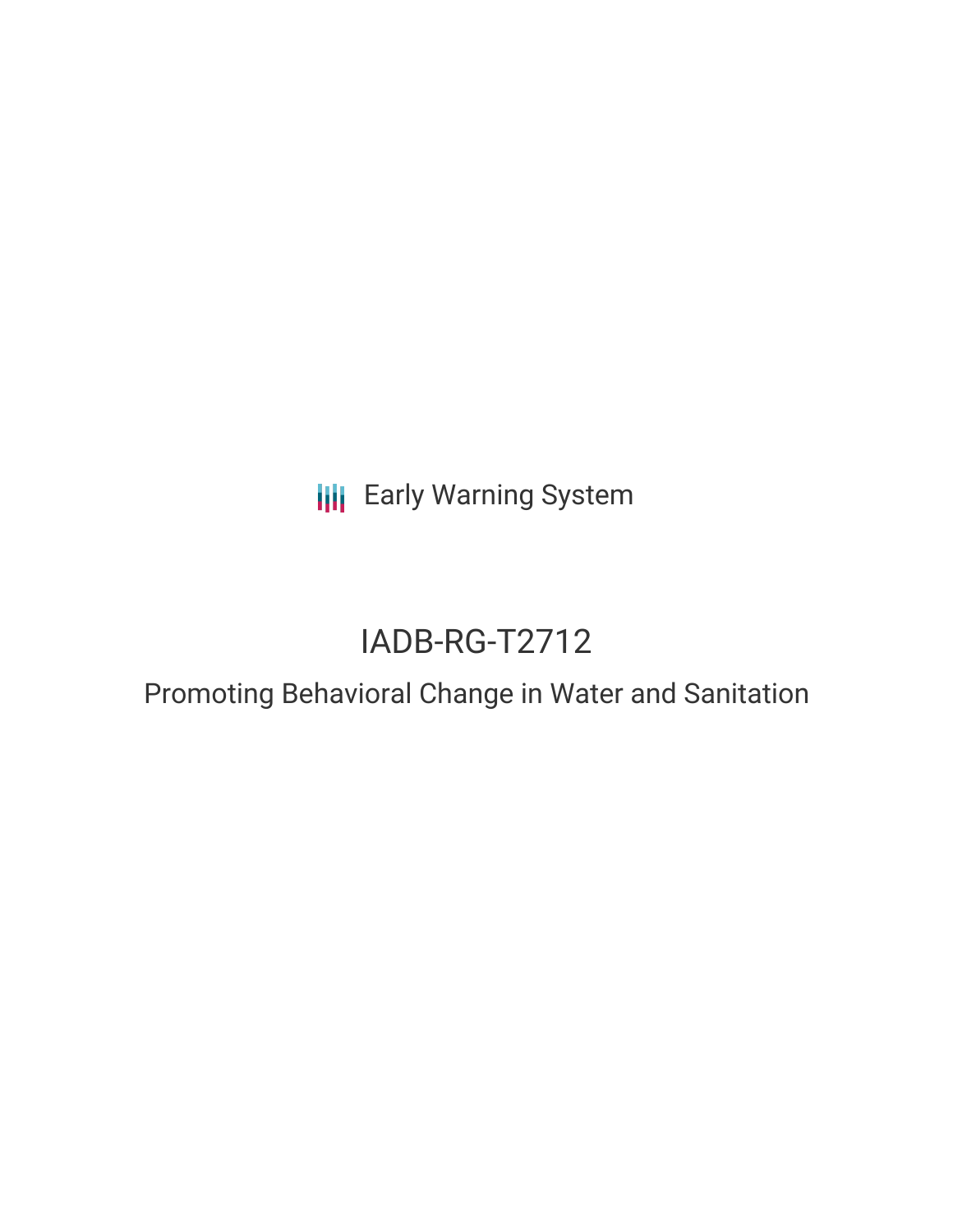### **Quick Facts**

| Inter-American Development Bank (IADB) |
|----------------------------------------|
| Active                                 |
| C.                                     |
| 2015-12-11                             |
| Construction, Water and Sanitation     |
| Grant                                  |
| \$1.00 million                         |
| $$1.20$ million                        |
|                                        |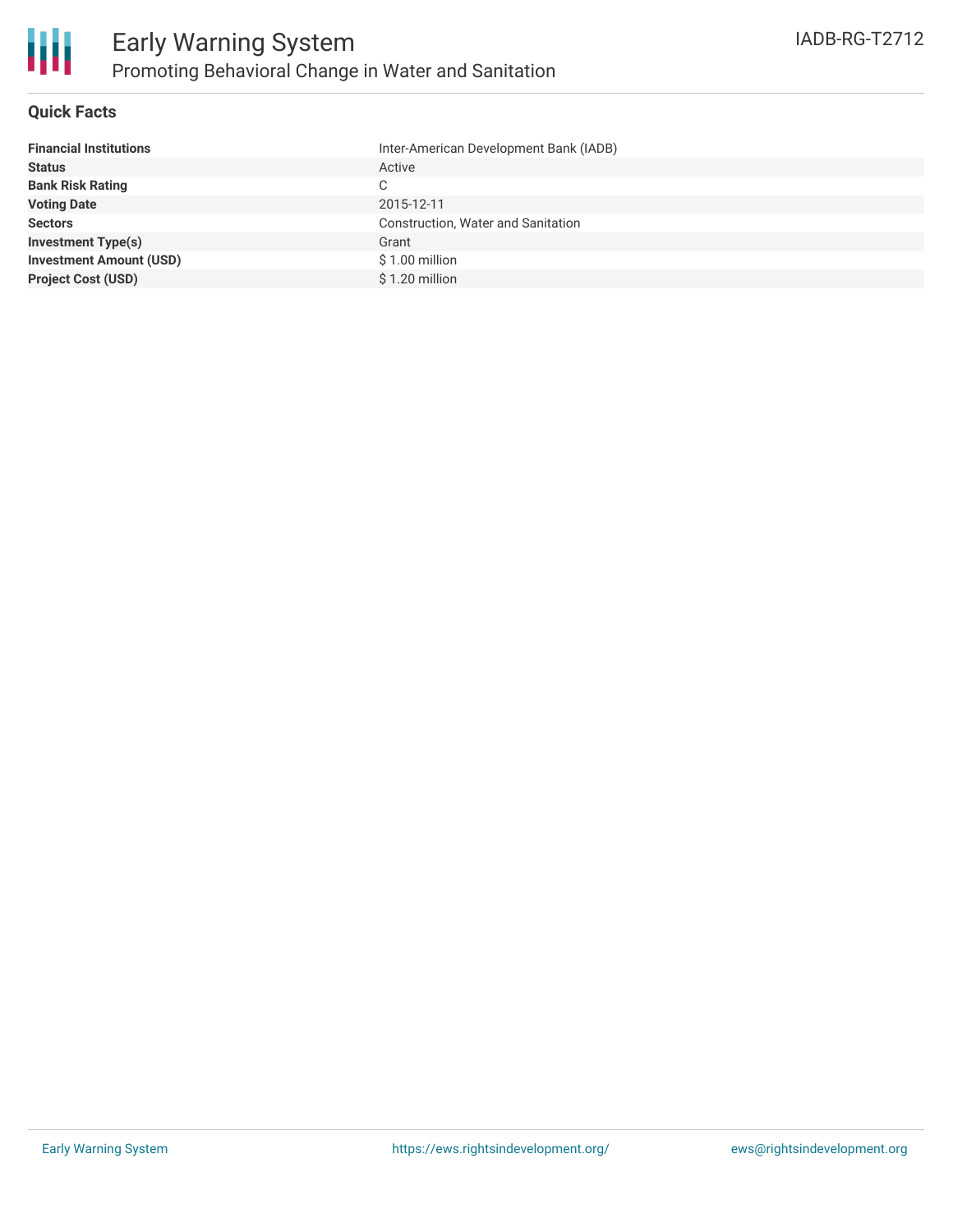

### **Project Description**

This project is part of a larger initiative through the organization One Drop, which aims to assist in water and sanitation in countries lacking in this area.

The funds will be used in 4 areas. The first is intended to fund assessments of access and cultural attitudes to water and sanitation services, construction improvements to 10 water sanitation systems, and training for water utilities. The second is intended to fund local arts groups and sanitation/hygiene education. The third is intended to fund technical assistance for financial institutions to increase capital investment in water and sanitation. The fourth is intended to fund "behavior change strategies" regarding water and sanitation.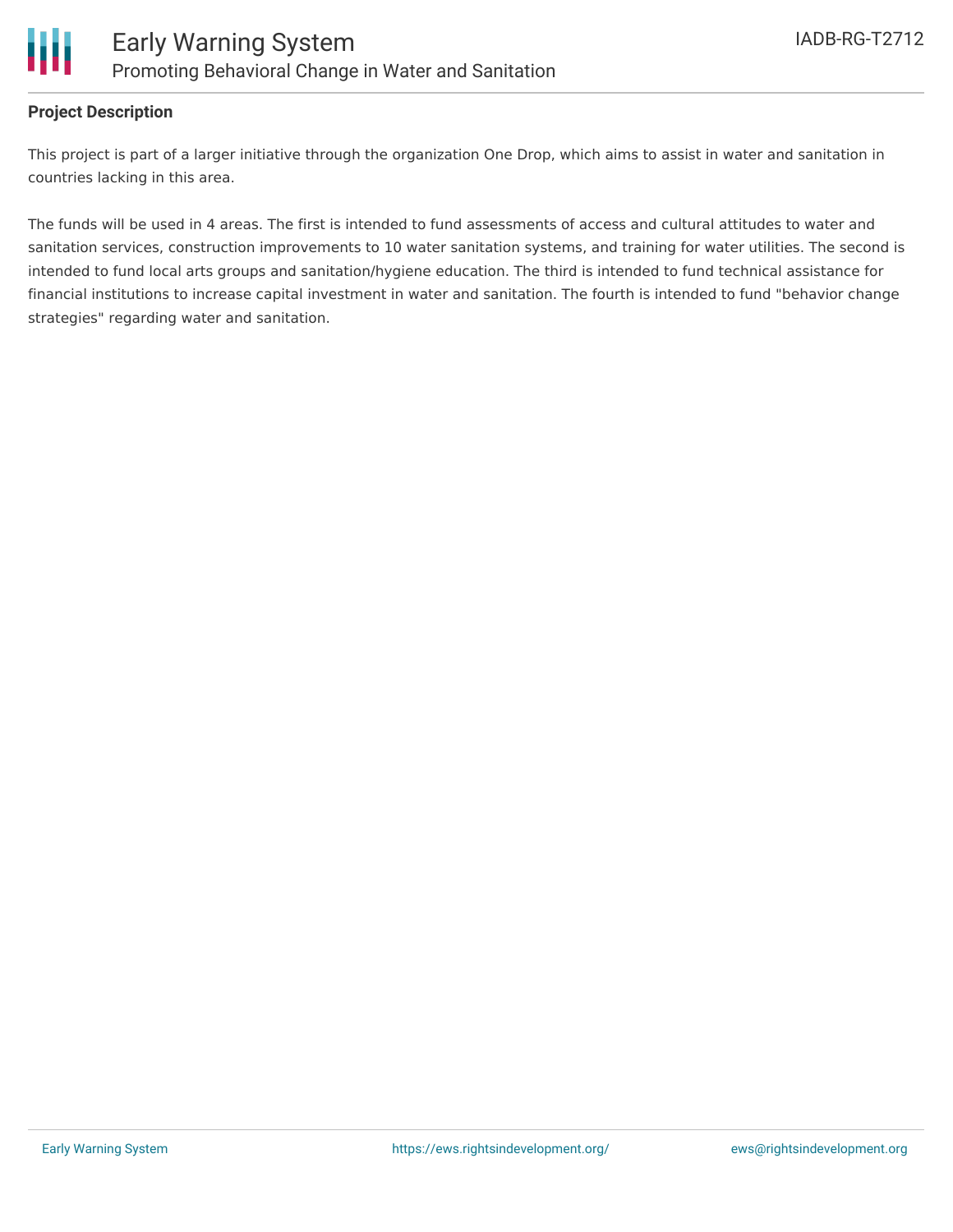

### Early Warning System Promoting Behavioral Change in Water and Sanitation

### **Investment Description**

• Inter-American Development Bank (IADB)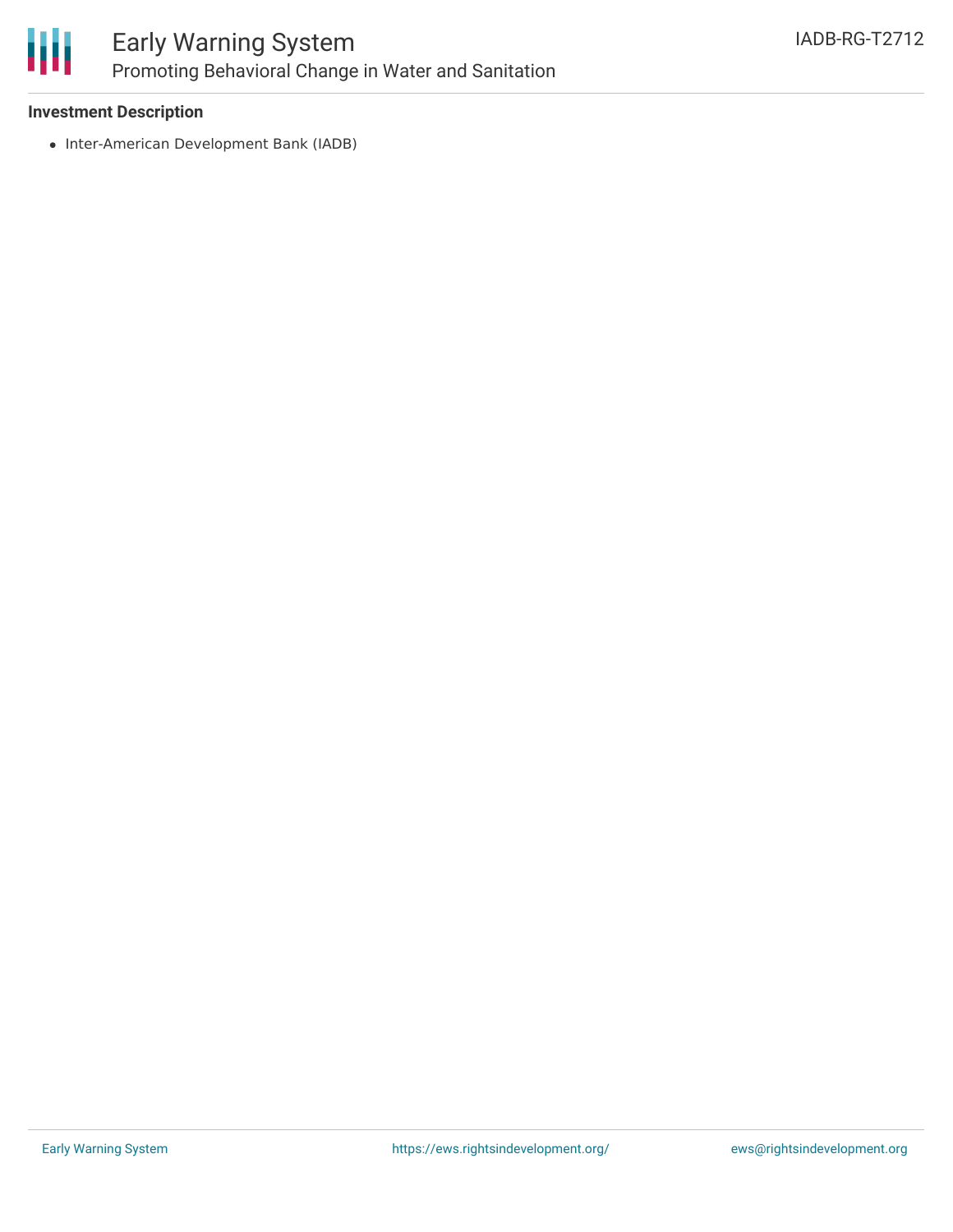

### **Contact Information**

\*no contact information provided\*

### ACCOUNTABILITY MECHANISM OF IADB:

The Independent Consultation and Investigation Mechanism (MICI) is the independent complaint mechanism and fact-finding body for people who have been or are likely to be adversely affected by an Inter-American Development Bank (IDB) or Inter-American Investment Corporation (IIC)-funded project. If you submit a complaint to MICI, they may assist you in addressing the problems you raised through a dispute-resolution process with those implementing the project and/or through an investigation to assess whether the IDB or IIC is following its own policies for preventing or mitigating harm to people or the environment. You can submit a complaint by sending an email to MICI@iadb.org. You can learn more about the MICI and how to file a complaint at http://www.iadb.org/en/mici/mici,1752.html (in English) or http://www.iadb.org/es/mici/mici,1752.html (Spanish).